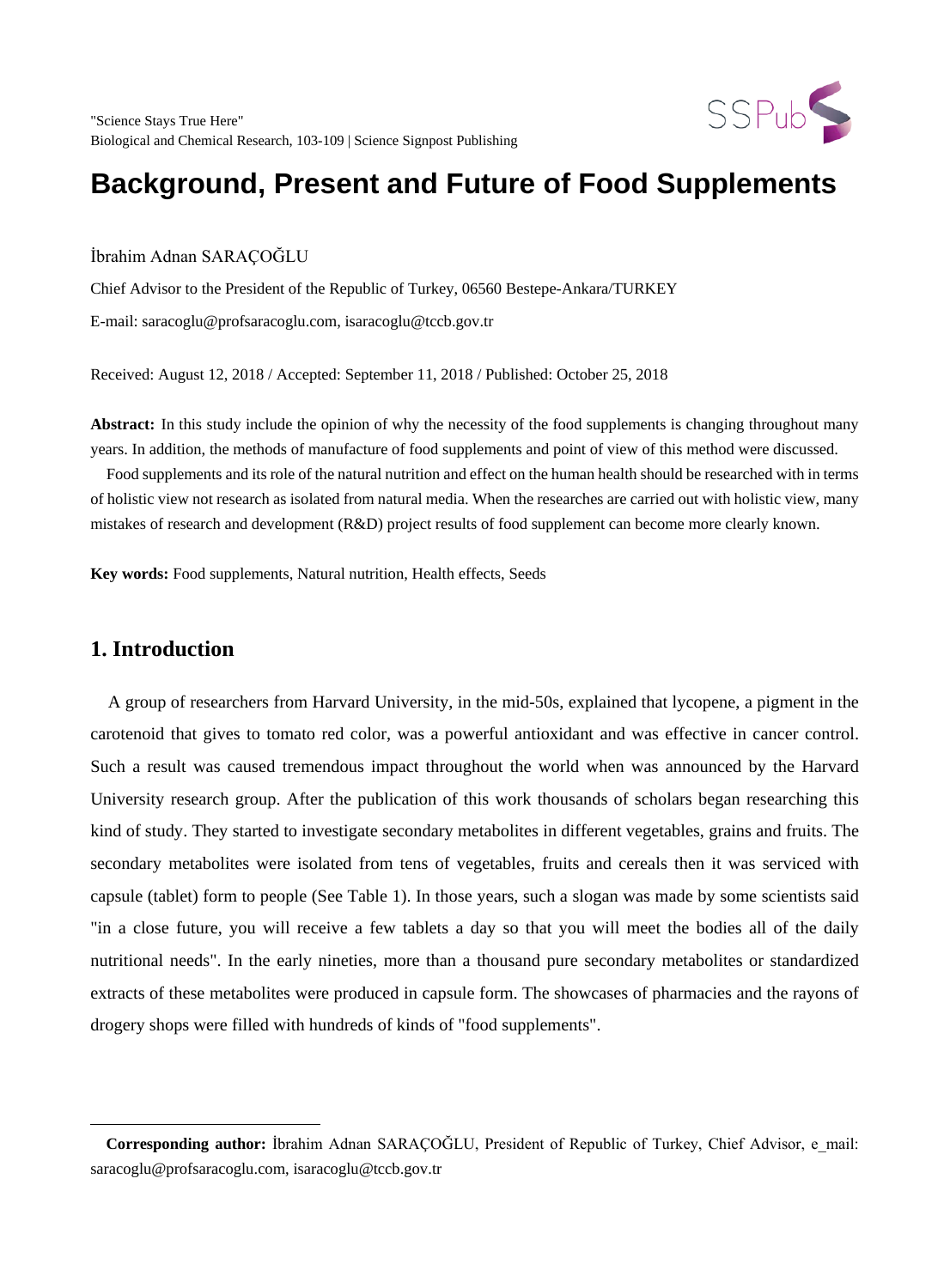#### 104 **Background, Present and Future of Food Supplements**

| Vegetable        | Secondary metabolite                                 |
|------------------|------------------------------------------------------|
| <b>Broccoli</b>  | Quercetin, Sulforaphane, Kaempferol, Isothiocyanates |
| Soybean          | Genistein Daidzein, Glycitein, Lunasin, Lectin [13]  |
| Cabbage          | I3C (indol 3 carbinol)                               |
| Carrot           | Beta-carotene, Lycopene, Polyacetylenes [14]         |
| Broccoli sprouts | Sulforaphane                                         |
| Tomatoes         | Lycopene                                             |
| Fish             | Omega -3                                             |
| Ginkgo biloba    | Ginkgo flavonglycosid                                |
| Pineapple        | <b>Bromelain</b>                                     |
| Artichoke        | Cynarine                                             |
| Fresh Grape      | Resveratrole                                         |

**Table 1.** Examples of some secondary metabolites isolated from vegetables in food supplements.

 Some manufacturers tagged the statement "beta-carotene capsules for cancer prevention" on the food supplements. The FDA has introduced a requirement the clinical working condition so that it can be written. Clinical studies were shown that beta-carotene "food supplements" was triggered lung and stomach cancer at high rates [1, 2, 14].

 Omega-3 "food supplements" have been presented to the market as an indicating that it is helpful and supportive for cardiovascular diseases. However, clinical studies with omega-3 "food supplements" have shown that these capsules do not have the feature of cardiovascular disease [3].

 Clinical trials have shown that taking omega-3 fatty acids in capsule form as "food fortification" also increases the risk of prostate cancer [4].

 The results of clinical trials revealed that enriched capsules made of bromelain secondary metabolites from pineapple triggers gastritis and ulcer and especially it mustn't used with on gastritis, reflux or ulcer complaints [5,6].

 It has been claimed for many years that selenium and / or vitamin-E "food supplements" have the power to prevent prostate cancer. Clinical trials were shown that selenium and E-vitamin, or both of them, there was no effect on prostate cancer when used together [7, 8].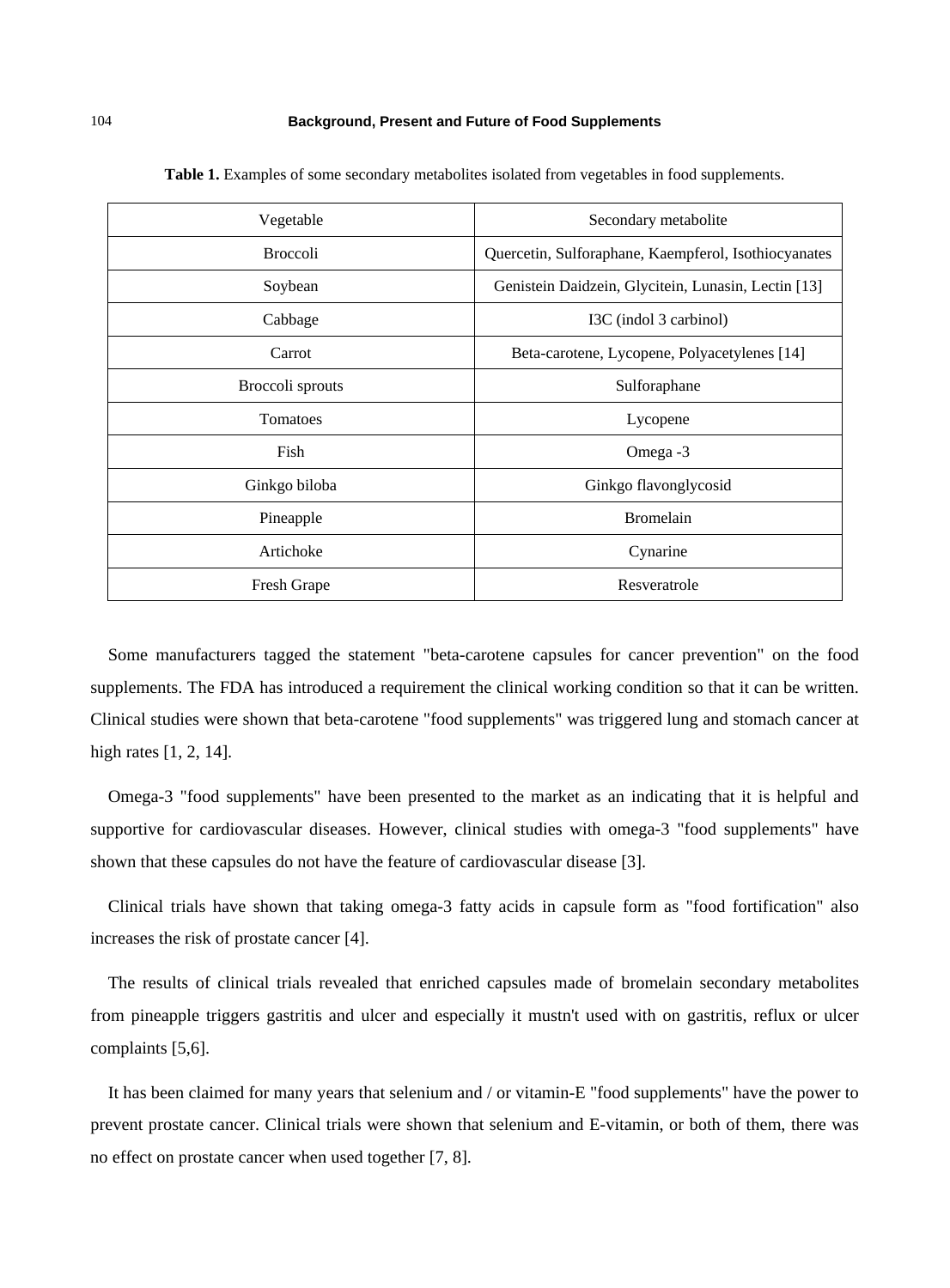### **2. Food Supplements and Natural Nutrition**

 On the light of the mentioned above clinical studies, is it hazardous the consume of natural foods due to the increased the cancer risk which were contained the flavonoids (such as beta-carotene, genistein, daidzein, apigenin) or long chain unsaturated fatty acids (such as omega-3)? For example, beta-carotene tablets are obtained from carrots. It is triggering lung or stomach cancer so should we not use carrots in our salads or not drink freshly squeezed carrot juice? Omega-3 are present at fish, prostate and breast cancer increase the risk, should we be careful in the fish consumption? The genistein is present at the soybeans and it trigger breast and prostate cancer so shouldn't we consume it? The answer of these questions is below the "Pro / Anti" heading. Foods are one of the factors responsible for the increase in cancer as well as the changing the proportion of flavonoids, minerals, vitamins, fatty acids, proteins, carbohydrates in the content, food handling, adding additives, or by purifying or extracting one or more of the ingredients in the content, these don't obey the biological conservation principles. When the total biological natural balance of the food deteriorates, the feature of the food's balanced functionality and functioning is also changing in the body.

 In the Far East Countries (China, Japan, Thailand, India) breast and prostate cancer is much less common than in Europe and America. This is mainly due to soybean which is place on the top among the foods that these countries are predominantly consuming. Genistein, which is found in the isoflavone group and soybean, efficient to prevent breast and prostate cancer [9]. This view is partly right and partially wrong. The right one is that the soya is protective and preventive in prostate and breast cancer. The wrong is to reduce the protective and preventive potential of the soybean containing over seven thousand functional active substances to a single agent (genistein). As a matter of fact, it has been proven by clinical trials that breast cancer is triggered by the genistein in tablets taken as "food supplement"[10-12].

 The enrichment technique applied for standardization is contrary to the "biological conservation principle". The standardized extract obtained from the preferential enrichment of one or two secondary metabolite due to its bioactivity results with remained thousands of metabolites and intra/inter action mechanisms (isotropic, anisotropic, mediatoric, nutrigenomic, nutrigenetic, zymogenic, steric, helper balancing, cross linking former "CLF") are undergo change. One of the most debated topics in recent years are a standardized sample of a sample (leaf, root, seed) selected from natural life and how it can affect the results of research.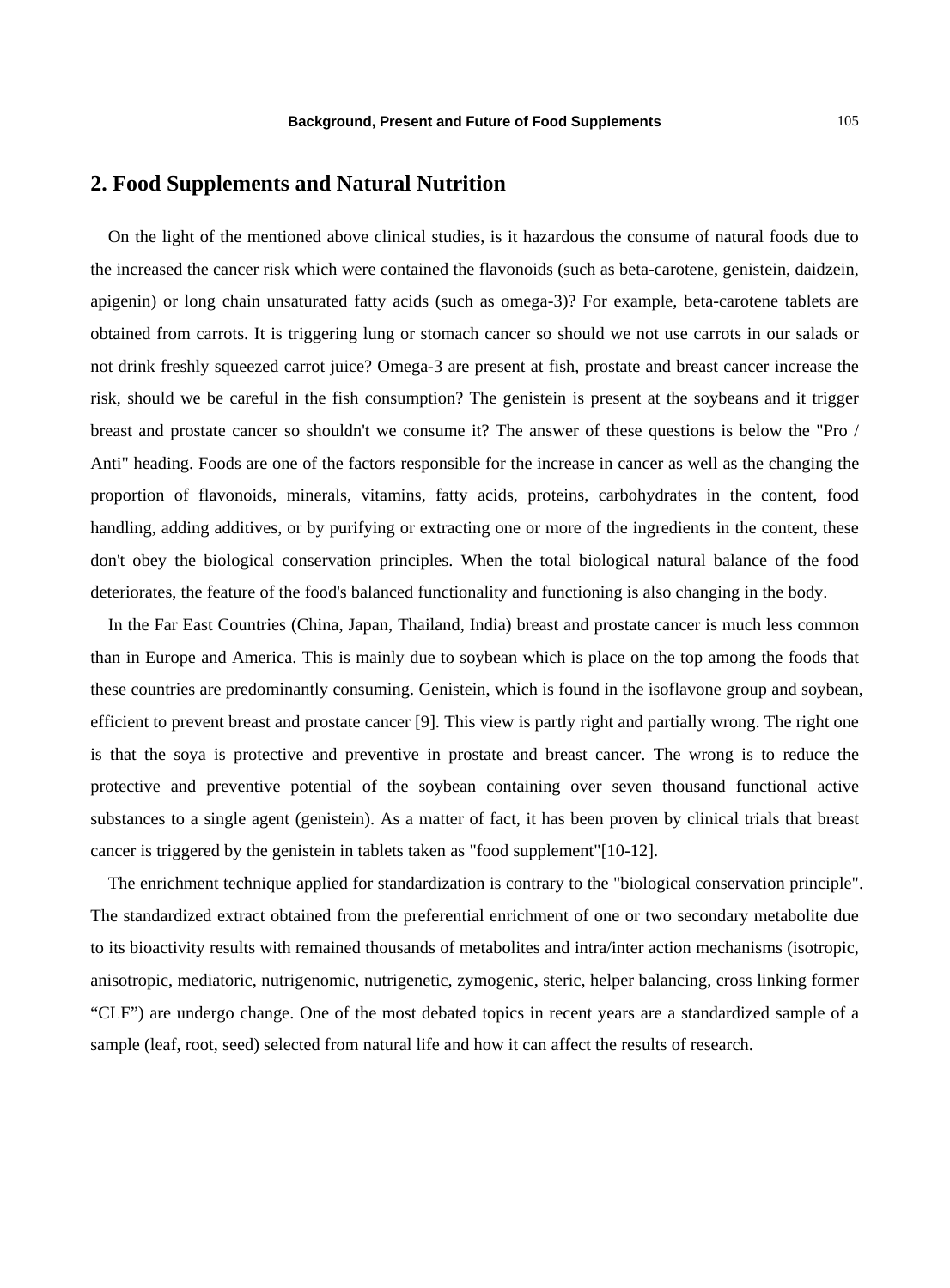### **3. Pro-carcinogenic / anti-carcinogenic**

 Prostate and breast cancers, which are hormone-related cancers in the Far East countries (China, Japan, India), are much less common than Western countries (Europe, the United States). This is due to the fact that people living in the Far Eastern countries are mainly fed with soybean so that results of quantitation of genistein and daidzein in plasma and urine in western countries were showed that were found to be very lower than the Far Eastern countries [10].

 This situation is explained as follows by the Scientists; consumption of low and high amount of soybean are pro-cancerogenic (cancer trigger) and anticancer efficient, respectively [10, 12, 13]. It is wrong to explain according to the amount (concentration) of this situation. The essential is that not the amount of a metabolite, the ratio of the metabolite balance between all the metabolites in the whole. In shortly, Europeans, Americans or Turks consume soybean at a low level this causes the low quantitation of daidzein in urine and blood, give rise to in increased risk of prostate and breast cancer. So soybean should be consumed regularly (such as Japanese, Chinese) or never consumed. Soybean to be occasionally consumed will increase the risk of developing breast and prostate cancer because it has a pro-cancerogenic effect due to low levels of genistein and daidzein.

 How to explain this situation? Scientists carrying out clinical trials on mice are feeding the relevant rats with "food supplements" obtained from the soybean. As I have explained above, the content of "food supplements" that mice were feed on can change or lose their ability to function well in metabolism, since several selected biochemicals (such as genistein, daidzein) and the total natural balance of food were impaired. It is not right to compare "food fortification" obtained from natural soybean with soybeans. The people of the Far Eastern countries are fed directly with the soybean, not with food supplements made from the soybeans. The fundamental mistake that scientists make is to the genistein molecule is isolated alone from soybean and it's the physical, chemical and biochemical properties are examined in outside the natural environment. However, genistein indicates very different chemical, physical and biochemical properties and behaviors in the natural environment when 7,000 different metabolites are in the soybean. For example, genistein has the Cross Linking Former (CLF) feature in its natural environment. It does not show this feature (CLF) when it is alone. This property is also not possible to observed or determined as an analytical when it was examined alone. Many physical and chemical properties of any bioactive agent is not possible to calculate and measure in isolated form. For example, "thujone" in the content of *Salvia officinalis* is the most important active substance that triggers cancer. In this case, is it harmful to drink tea that was prepared from *Salvia officinalis*? Thujone shows carcinogenicity effect as isolated form. In the medium containing more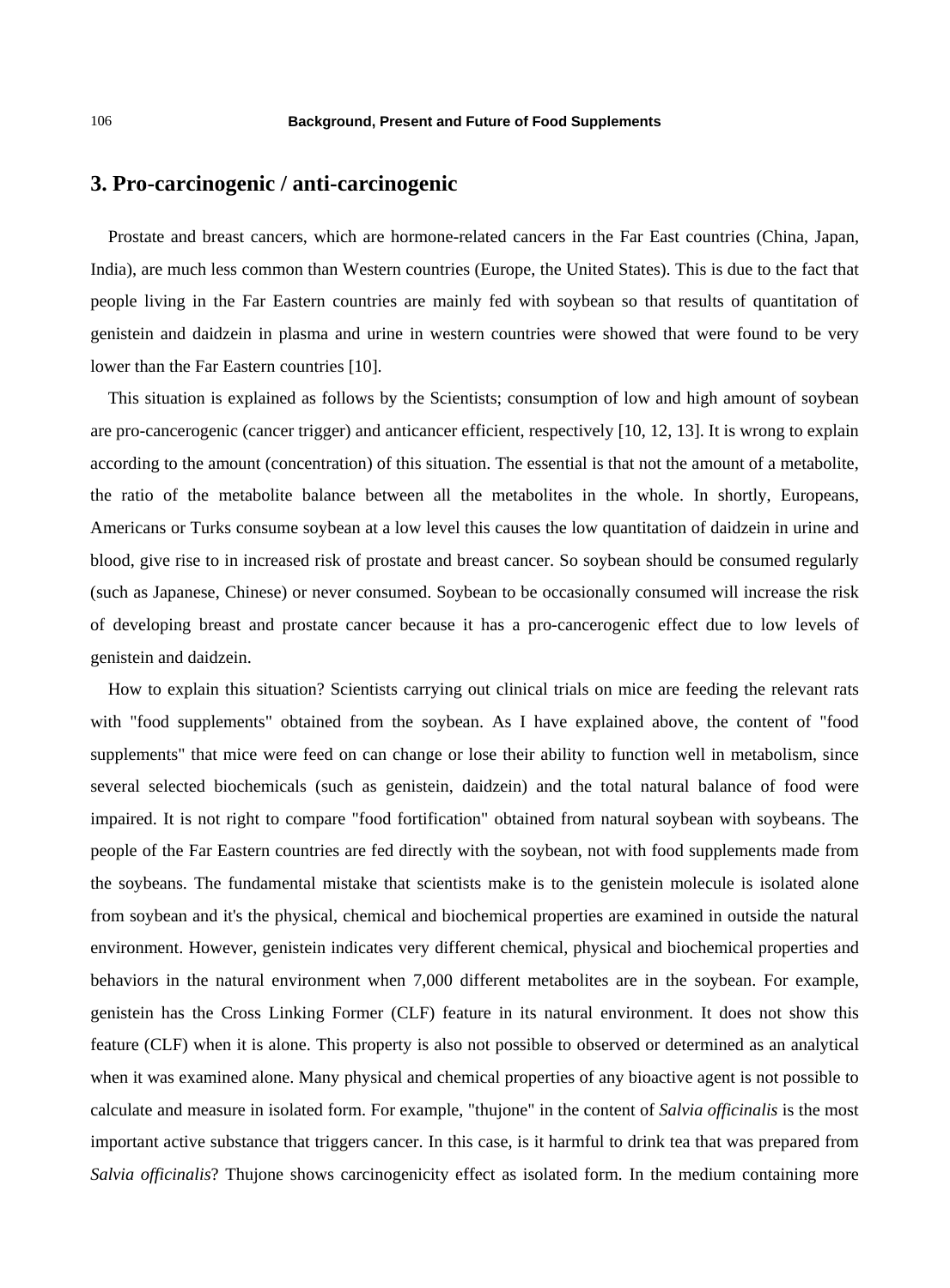#### **Background, Present and Future of Food Supplements** 107

than 6,000 metabolites, the behavior of physical and chemical properties of thujone is completely different from than the isolated form. When *Salvia officinalis* is taken as a tea, thujone shows an antiviral and antibacterial properties and it is not carcinogenic.

 Each molecule or microorganism (virus, bacteria) exhibits behavior (chemical, physical, biochemical) according to the medium in which it is present. The behavior of a molecule or microorganism in its natural environment constitutes the most important parameter that is the proportion (balance) of that molecule or microorganism. When the balance is intervened, proportion will damage rather than benefit because of the proportion will deteriorate. For example, *Clostridium spp*. is found in the intestinal flora and it should not exceed 105 CFU/g proportion in the intestinal ecology. *Bifidobacterium* and *lactobacillus* play an important role in preserving this proportion (balance, libra). An excessive increase in clostridiums causes pseudomembranous colitis and polyp.

 It should not be forgotten that in countries that alter natural nutrition cultures, an increase in diseases and especially cancer. Each country or region has its own nutrition culture. In the Scandinavian countries, there is scarcely any complaints of thyroid-related complaints. The reason for this, they bake always their bread, cheeses, various dishes and even salted cookies with the *Anethum graveolens*. *Anethum graveolens* is a spice that exists in the nutrition cultures of Scandinavian countries. France and Hungary are among the least encounter countries in terms of polycystic ovary syndrome and myoma. The reason for this, the French often consume the onion soup that is national dish. The Hungarian national meal is named goulash, it is made with plenty of onions and consumed frequently.

### **4. Mice experiments**

 Experimentation with mice in cancer research increases the likelihood of being misleading on research results. The most important reason for this is that mice produce their own ascorbic acid (vitamin C) themselves. Vitamin C is a metabolite not a vitamin for mice. But human have to buy vitamin C from outside with consumed food.

 Mice have a metabolism that the vitamin C always on-line monitoring (controlled) according to their needs. For this reason, they respond to against free radicals or carcinogenic metabolites much more quickly and strongly respond than the human. Since there is no such monitoring metabolism in the human body, vitamin C levels are important in the fighting against the free radical or carcinogenic metabolites.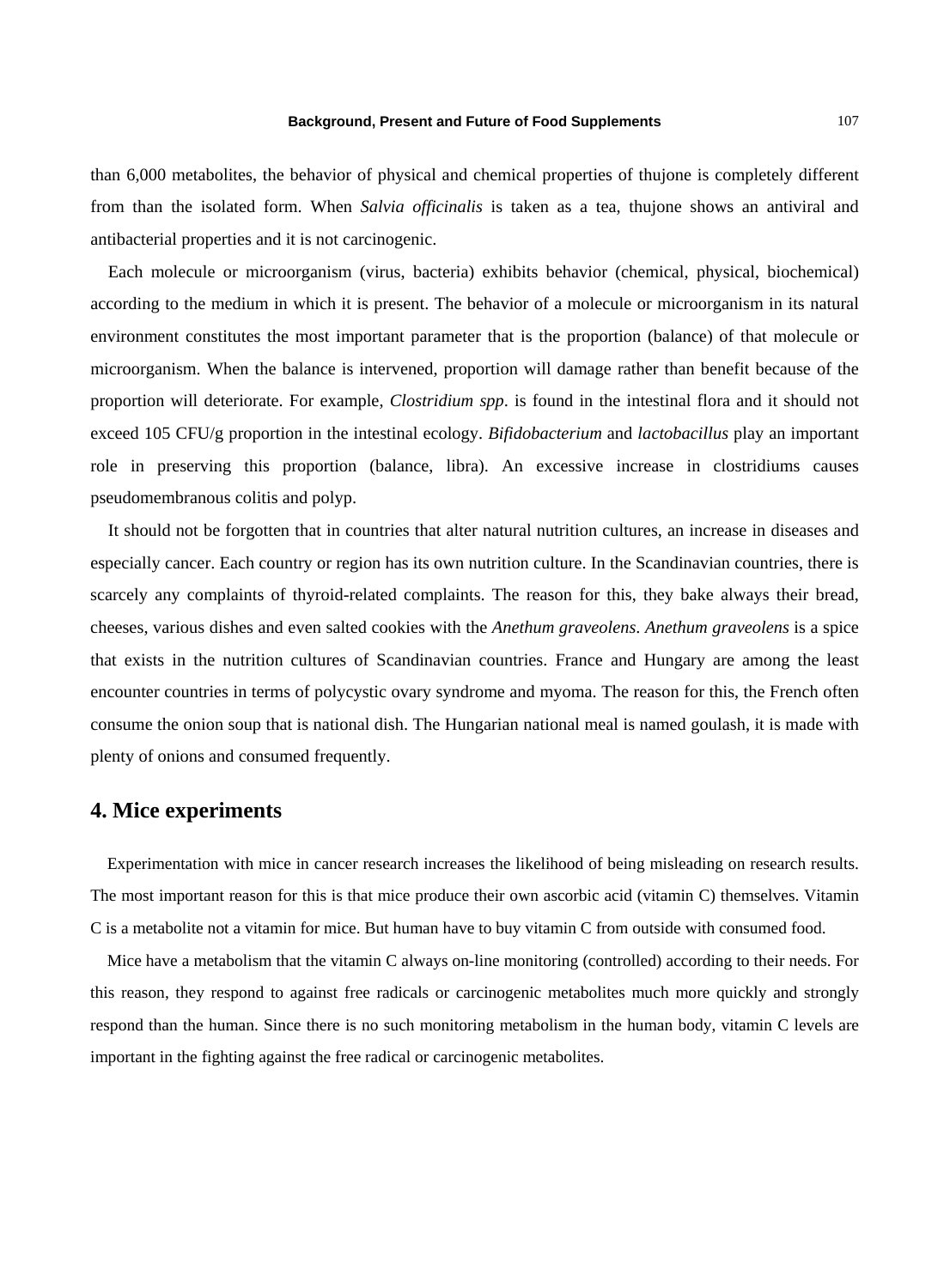## **5**. **The beginning of food is the seed**

 Energy control is done on crude oil while food control is done on seed. The seeds of Anatolia were started to change with hybrid seeds as from the 80s. Almost all of the seeds changed with hybrid seeds that did not fit into natural selection from vegetable to fruit, from cereals to spices. The products of these seeds that are replicated on outside of natural selection are deficient and insufficient in terms of the mineral, vitamin, secondary metabolites, lipid, carbohydrate and protein. It does not conform to the principle of biological conservation. This incompatibility cause to use of seed only one-time. The product (e.g. tomato) is obtained from the hybrid seed is incomplete in terms of content and cannot be suitable to reproduce. When hybrid seed using for to reproduce, it is inefficient.

 The consumption of products of hybrid seeds which containing missing or inadequate levels in terms of secondary metabolites, vitamins and minerals and the prepared of "food supplements" from this seed also bring with very different problems.

### **6. Conclusion**

 The applications and products of technology and technology are frequently use by today's people and it shows that parallel increase with the diseases. Almost everything for example from food to water, from air to using car, from bed to shoes, from carpet to cosmetic products, and from seed to fertilizer is exposed to technological processes. Different processes applied with technology, thousands of different chemical additives, microbiological and biotechnological applications transform a natural product into malady. Human beings who are aware of this are looking for natural, organic or ecologically sourced products in "organic food" sections of markets. The consumption and use of food supplements are rapidly diminishing all over the world. A famous company in all over the world with "food supplements" has closed all stores in Turkey. It continues to close its stores in many European countries.

### **References**

- [1]. N. Druesne-Pecollo, P. Latino-Martel, T. Norat, E. Barrandon, S. Bertrais, P. Galan, S. Hercberg, Int. J. Cancer. 127 (2010), 172-184.
- [2]. J. Virtamo, P. Pietinen, J. K. Huttunen, P. Korhonen, N. Malila, M. J. Virtanen, D. Albanes, P. R. Taylor, P. Albert; JAMA. 23; 290 (4) (2003) 476-85.